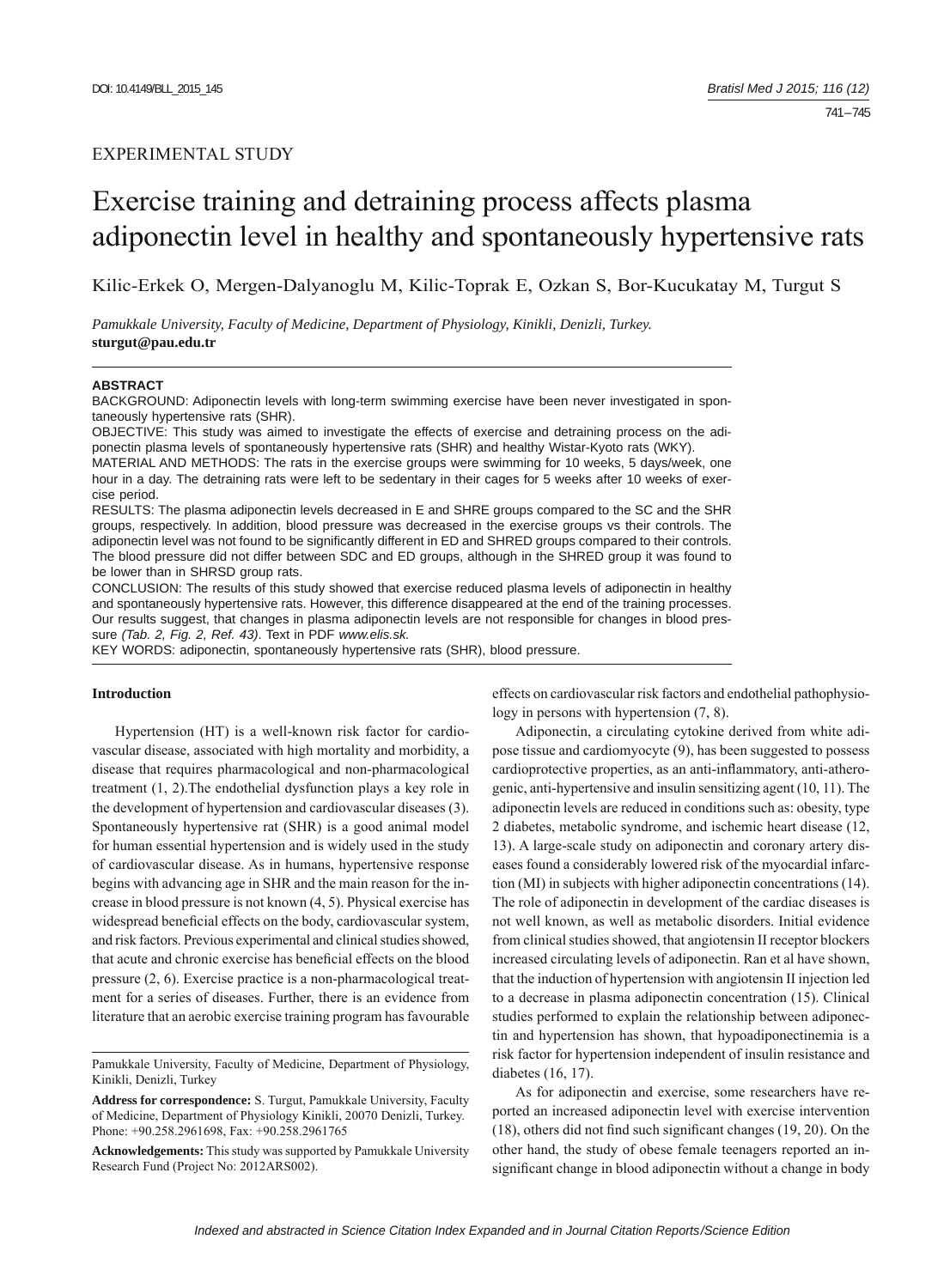# 741 – 745

weight after 12 weeks of aerobic exercise (21).Thus, the effect of exercise on adiponectin levels is still unclear, though the data perhaps suggest, that more intense the exercise is ,the more likely it is to influence adiponectin levels. The mechanisms, by which adiponectin levels are regulated during exercise, are unknown (22). In the light of the information summarized above, in this study, we investigated the potential effects of the low-moderate intensity swimming exercise during ten weeks and subsequent detraining protocol (5 weeks) on plasma adiponectin levels of the SHR and healthy Wistar-Kyoto rats.

# **Materials and methods**

### *Animals*

Five weeks old male spontaneously hypertensive rats (SHR) were randomly divided into the two groups ( $n = 14$  in each group): Sedentary and Exercised. SHR Sedentary were further divided into two as "control SHR group 1 (SHRC1)" and "control SHR group 2 (SHRC2)", while the SHR exercised were divided as exercise "exercise SHR group (SHRE)" and detrained groups "exercise detraining SHR group (SHRED)"  $(n = 7$  in each group). In addition, age-matched Wistar-Kyoto rats (WKY) were divided into two groups ( $n = 14$  in each group): Sedentary and Exercised. WKY Sedentary were further divided into two as "control WKY group 1 (SC1)" and "control WKY group 2 (SC2)", while WKY exercised were divided as exercise "exercise WKY group (E)" and detrained groups "exercise detraining WKY group (ED)" ( $n = 7$ in each group). The rats in the sedentary groups for 10 weeks and sedentary detraining groups for 15 weeks were allowed to roam their cages freely. Blood samples of the animals in control groups (SC1 and SHRC1) were obtained 10 weeks after the beginning of experiments, simultaneously with the exercise groups (E and ESHR) and control groups (SC2 and SHRC2) 15 weeks after the start, simultaneously with the detrained animals (ED and SHRED). All animals were housed at a temperature of  $23 \pm 1$  °C in individual cages and freely fed a regular pellet diet ad libitum. All rats were subjected to alternate 12 h periods of dark and light (lights on 6:00 a.m.–6:00 p.m.). Principles of laboratory animal care (NIH publication No. 86–23, revised 1985) were followed, as well as Pamukkale University Ethics Committee of Animal Care and Usage.

### *Exercise training protocol and detraining protocol*

The exercise protocol conformed to the American Physiological Society's Resource Book for the Design of Animal Exercise Protocols (23). Swimming pools were stainless steel cylinders with a diameter of 150 cm and 60 cm high and filled to a height of 45 cm with water  $(31.0 \pm 2.0 \degree C)$ . For adaptation, swimming training was limited to 10 min on the first day and increased by 10 min each day, until 60 min was reached. Rats were subjected to daily swimming sessions for 10 weeks, 5 days/week, one hour in a day. During the exercise period, the age matched sedentary control group swam 10 minutes/week in same swimming pools and exposed to similar noise and handling (24). This protocol is defined as an aerobic endurance training and moderate intensity exercise and corresponds to the intensity below the anaerobic threshold in rats (25). Swimming rats were individually observed. One of the WKY rats drowned while swimming. The rats in sedentary and detraining groups swam once a week for 10 minutes. The rats in the detraining groups underwent the same training protocol and then discontinued training during next five weeks (detraining groups).

# *Blood pressure measurements*

Systolic blood pressures (SBP), diastolic blood pressures (DBP) and heart rate (HR) of the animals, values were measured using the Commat May NIBP 200-A, noninvasive blood pressure system (Biopac Systems, Inc) biweekly during the experimental period. Rats were kept up until they calmed down in animal holders at 34 °C. All animals were placed in a restrainer for 15 minutes, they should be quiet and still to prevent the excessive stresses. Most animals showing compliance at the end of the acclimatization period, learned to enter the cage itselves. A cuff was attached to their tail; SBP and HR, were then recorded. All measurements were performed without anaesthesia in a silent room. Three findings were observed from each rat and averaged. The blood pressure of the animals averaged after 18 hours from the end of the exercise and always has been made before swimming exercise that day.

#### *Biochemical parameters*

Twenty four hours after the last training session, the blood samples were collected from the abdominal aorta of rats under Ketamin/XylazineHCl (75 mg/kg/10 mg/kg) anesthesia and anticoagulated with EDTA (1.5 mg/ml) and used for the determination of adiponectin levels. Plasma was separated by centrifugation (7660 rpm, 5 min) and stored at –80 °C. Plasma adiponectin were determined by ELISA (Biocompare, San Francisco, CA, USA).

## *Body weight*

Body weight of SHR and WKY rats was measured biweekly.

# *Statistical analyses*

The results were expressed as the means  $\pm$  standard deviation (mean±SD). "Kruskal-Wallis Variance Analysis" and "Mann-Whitney U test" were used for statistics, with p values ≤0.05 accepted as statistically significant. All analyses were carried out with the computerized SPSS 15.0 program (Statistical Package for Social Sciences, SPSS Inc).

# **Results**

Heart rate (HR), systolic and diastolic blood pressure of the groups were found to be significantly different among  $SC1, E, SHRC1$ and SHRE groups  $(p < 0.001)$  (Tab. 1). HR, systolic and diastolic blood pressure of the SHRC1 and the SHRE groups were higher than the SC1 and the E groups (p <0.001), whereas HR and systolic blood pressure of SHRE group was lower compared to the SHR control (p < 0.05) (Tab. 1). HR and diastolic blood pressure of the SC1 group were found to be significantly higher than the E group  $(p<0.05)$  (Tab. 1).

Table 1 shows body weight of the groups. Body weight of the SC1 and the E groups were significantly different compared to the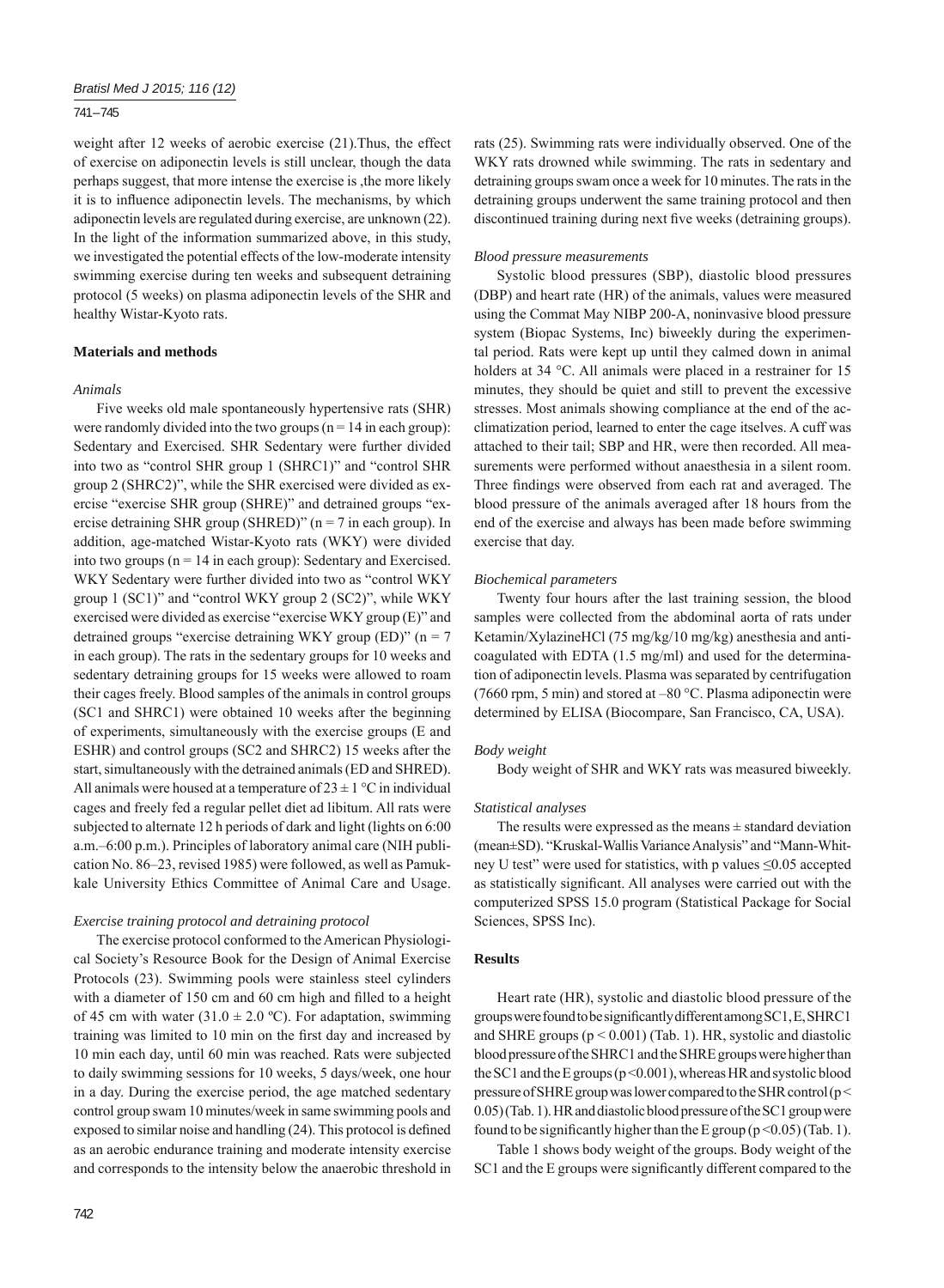|  |  |  |  |  | Tab. 1. Effect of 10 weeks exercise on blood pressure, heart rate and body weight. |  |  |  |  |
|--|--|--|--|--|------------------------------------------------------------------------------------|--|--|--|--|
|--|--|--|--|--|------------------------------------------------------------------------------------|--|--|--|--|

|              | SC1                |                                 | SHRC1                      | <b>SHRE</b>                         |                      |
|--------------|--------------------|---------------------------------|----------------------------|-------------------------------------|----------------------|
| $SBP$ (mmHg) | $122.60\pm3.16$    | $118.57\pm10.14$                |                            | $149.40\pm8.09***$                  | 0.000                |
| $DBP$ (mmHg) | $81.90 \pm 2.76$   | 74.66±4.17**                    | $94.28 \pm 2.36$ *******   | $89.00\pm2.66***$                   | 0.000                |
| <b>HR</b>    | $336.30\pm10.93$   | $292.14 \pm 9.87***$            | $399.85 \pm 57.58$ ******* | $340.10\pm16.16$ <sup>*******</sup> | 0.000                |
| BW(gr)       | $305.85 \pm 19.50$ | $277.14 \pm 7.74$ <sup>**</sup> | $261.9.41 \pm 1.33$ ***    | $258.50\pm9.31***$                  | 0.0001               |
| $\mathbf{r}$ |                    |                                 |                            | $\mathbf{r}$                        | $\sim$ $\sim$ $\sim$ |

Data are given as the mean ± standard deviation. SBP: systolic blood pressure, DBP: diastolic blood pressure, HR: heart rate, BW: body weight, \*: Difference from SC, \*: Difference from E,  $*$ : Difference from SHRC,  $*$ ,  $*$ :  $p < 0.05$ ,  $*$ ,  $*$ ;  $*$ :  $p < 0.01$ ,  $**$ ,  $*$ ;  $*$ ;  $p < 0.001$ 

|  |  | Tab. 2. Effect of detraining process on blood pressure, heart rate and body weight. |  |  |  |  |  |  |  |
|--|--|-------------------------------------------------------------------------------------|--|--|--|--|--|--|--|
|--|--|-------------------------------------------------------------------------------------|--|--|--|--|--|--|--|

|              | SC <sub>2</sub>  | ED                            | SHRC <sub>2</sub>                   | <b>SHRED</b>                  |       |
|--------------|------------------|-------------------------------|-------------------------------------|-------------------------------|-------|
| $SBP$ (mmHg) | 122.33±4.87      | $120.22 \pm 1.71$             | $184.57\pm5.06***$                  | $152.50\pm9.51***$            | 0.000 |
| $DBP$ (mmHg) | 79.88±1.05       | 76.55±4.50                    | $97.57 \pm 1.71$ <sup>*******</sup> | $92.87 \pm 3.39$ *********    | 0.000 |
| <b>HR</b>    | $344.88\pm18.07$ | $323.88\pm15.83$ <sup>*</sup> | $429.14 \pm 22.93$ ********         | $369.00\pm28.20$ <sup>*</sup> | 0.000 |
| BW(gr)       | $344.50\pm8.80$  | $334\pm14.67$                 | $282.85 \pm 13***$                  | $293.42\pm10.73***$           | 0.000 |

Data are given as the mean ± standard deviation. SBP: systolic blood pressure, DBP: diastolic blood pressure, HR: heart rate, BW: body weight, \*: Difference from SC, \*: Difference from E,  $*$ : Difference from SHRC,  $*$ ,  $*$ ,  $*$ :  $p < 0.05$ ,  $*$ ,  $*$ ,  $*$ :  $p < 0.01$ ,  $*$ ,  $*$ ,  $*$ ,  $*$ ,  $*$ ,  $*$   $*$ ,  $p < 0.00$ 



**Fig. 1. Effect of 10 weeks exercise on adiponectin plasma level. Data are given as the mean ± standard deviation. \* : Difference from SC, ¥ : Difference from SHRC, \* p < 0.05, ¥¥: p <0.01, \*\*\*: p < 0.001.**



**Fig. 2: Effect of detraining process on adiponectin plasma levels. Data are given as the mean ± standard deviation. \* : Difference from SC, p < 0.05 † : Difference from E, \*,†: p <0.05.**

SHRC1 and the SHRE at beginning and end of the experiment (p  $\leq$  0.05) (Tab. 1). There was no significant difference at the level of body weight between the SC1 and the E groups at the beginning of the experiment, however, final body weight of the E group rats decreased compared to the SC1 group,  $p \le 0.01$ .

Unfortunately, we did not have a chance to look at the adiponectin levels of serum at the beginning of the experiment. However, at the end of a ten-week experiment, the adiponectin levels of rats were found to be significantly different among the SC1, E, SHRC1 and the SHRE groups  $(p < 0.001)$  (Fig. 1). The adiponectin plasma levels decreased in the E and the SHRE groups compared to the SC1 group. Adiponectin plasma concentration in the SHRE group was also lower than in the SHRC1 group.

After fifteen weeks, SBP, DBP, HR, body weights and the plasma adiponectin levels of detraining and sedentary group rats were measured. SBP, DBP and body weight were not found to be significantly altered in the ED group compared to the SC2 group (Tab. 2). On the other hand, HR of ED rats was lower than the SC2 rats (p < 0.05). SBP, DBP and HR levels of the SHRC2 group rats were found to be significantly higher than the other groups ( $p <$  $0.001$ ). There was no statistically significant difference between body weights of SHRC2 and SHRED groups (Tab. 2). However, body weights of the SHRC2 and the SHRED rats were found to be significantly lower than both sedentary detraining control and exercise detraining animals ( $p < 0.01$ ).

The adiponectin plasma level of the SC2 group rats was found significantly low compared to the SC1 rats. Also, the other parameters did not show significant difference between these two groups. There was no statistically significant difference between all parameters of the SHRC2 and SHRED groups, E and ED groups. In the SHRED group, adiponectin concentration and DBP levels were significantly higher than in the SHRE group.

The plasma adiponectin concentration of the SC2 group was not different from exercise detraining rats. In addition, there was no difference between SHRC2 and SHRED groups in term of adiponectin. On the other hand, SHRC2 and SHRED animals have had high adiponectin plasma levels compared to SC2 and ED rats  $(p < 0.05)$  (Fig. 2).

### **Discussion**

In this study, we investigated the effects of a ten-week swimming exercise program and five-week detraining process after swimming exercise on the plasma adiponectin levels of WKY and spontaneously hypertensive rats. In addition, we aimed to investigate the relationship between blood pressure and adiponectin levels.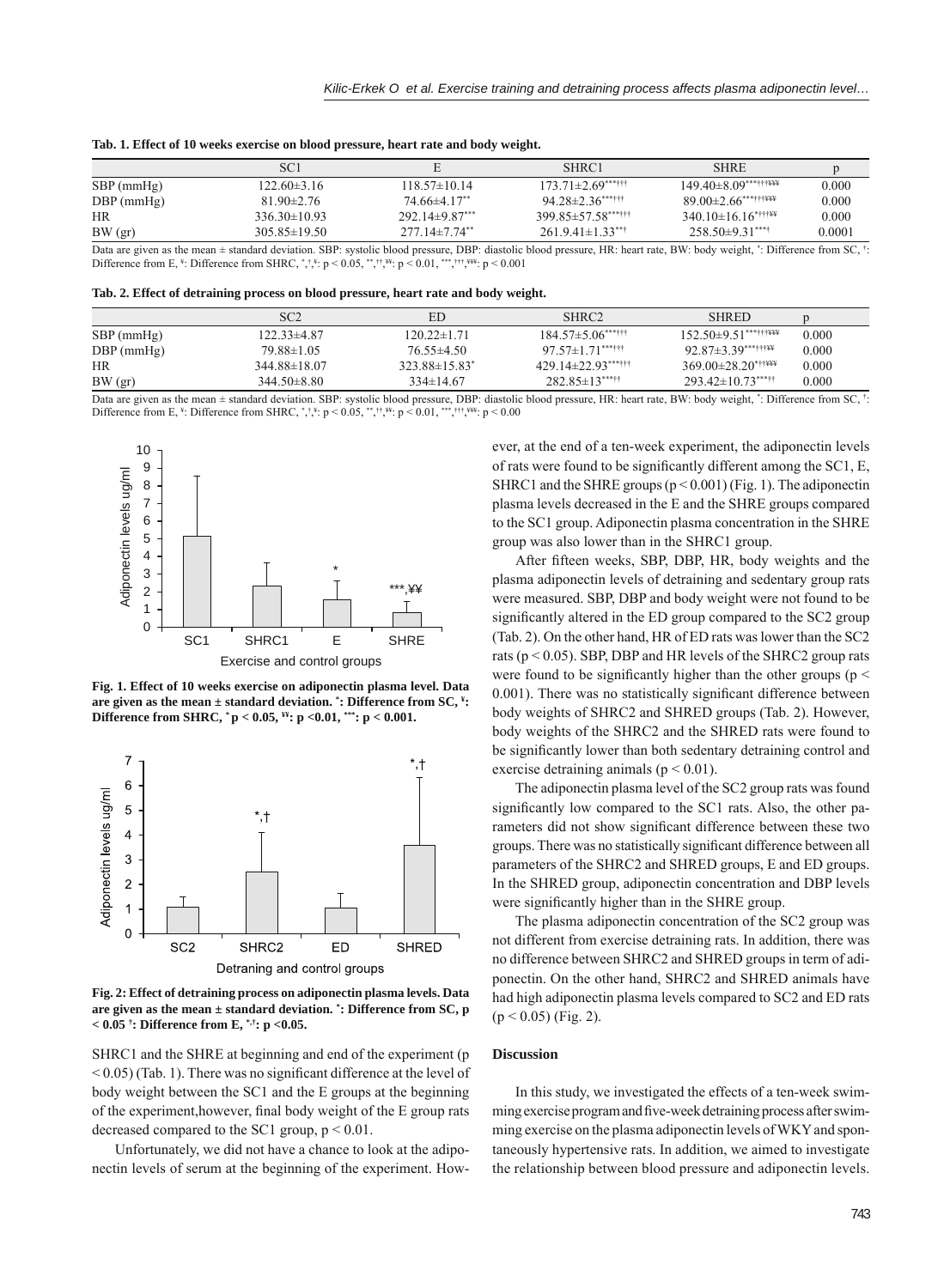# 741 – 745

According to our results, the adiponectin concentration was reduced in the exercising groups of both WKY and SHR compared to their sedentary control groups. Similar to the adiponectin levels, systolic and diastolic blood pressure values have declined in the exercising groups. In exercise studies, plasma adiponectin levels vary in the results. The results of previous studies have shown, that acute episodes of mild or moderate exercise in healthy, lean subjects did not affect the adiponectin levels (20, 26, 27). Some researchers have reported that exercise increased adiponectin levels (28, 29, 30). However, in another study performed by Kraemer et al, plasma adiponectin levels of young athletes were demonstrated to be decreased after acute strenuous rowing (31). Our findings are similar to this study. Some studies suggest, that adiponectin level is associated with a blood pressure. Tan et al have shown, that hypoadiponectinemia is associated with a lower vasodilatation and adiponectine administration increases NO production in human aortic endothelial cells (32). Previous clinical studies reported, that exposure to angiotensin II receptor blockers increases circulating levels of adiponectin (33, 34). At the same time, Tanida et al found, that adiponectin dose-dependently decreases blood pressure and sympathetic nerve activity by intravenous injection in rats (35). In our study, decrease in blood pressure was probably independent of the level of adiponectin.

Plasma adiponectine level, systolic and diastolic blood pressure did not differ between the SC1 and ED groups at the end of detraining period. The plasma adiponectin levels of SHRED group were found to be higher than SHRC2 group. However, this increment was not statistically significant. In the recent study, at the end of ten-weeks swimming exercise followed by a 3-week detraining period, the systolic and diastolic blood pressure was decreased in SHRED group compared to SHRC2 group. Nikseresht M et al found, that adiponectin was increased significantly with aerobic interval training vs nonlinear resistance training in human subjects and in both training groups after detraining, but adiponectin was decreased significantly  $(36)$ . Unfortunately, we did not have a chance to determine the blood adiponectin levels of detraining rats after exercise. In this study, the plasma adiponectin levels did not show significant difference between sedentary spontaneously hypertensive rats and SHRC2. However, its' levels were observed to be increased in trained SHR group by the end of 5 week detraining period compared to SHRE group. Fatouros et al reported, that plasma levels of the adiponectin did not change among pretraining, post-training and detraining period, however moderateintensity and high-intensity exercise had led to increment of the adiponectin levels in post-training and detraining compared to the pre-training levels (37). A recent study performed in overweight children indicated the positive effects of 12 weeks of training on body composition, serum adiponectin levels. However, the adiponectin results did not show any significant difference between 12 weeks of detraining and trainings groups (38).

Body weight of the WKY groups was significantly lower compared to the SHR groups in our study at the beginning and at the end of the experiment. Tonooka et al study showed, that body weight gain was significantly lower in the SHR groups, rather than in the WKY groups (39). As the result of this study, while the body weight of the exercise training rats was decreased compared to the

sedentary control rats, adiponectin concentration was found to be lower in the E group. On the other hand, in terms of the body weight levels of rats, no statistically significance was observed between sedentary spontaneously hypertensive rats and exercise training SHR group. In addition, a significant decrease of the adiponectin levels of SHRE rats was shown according to SHRC rats. Plasma levels of adiponectin decrease with weight gain and increase by weight loss (40). These findings are contrary to the previous reports suggesting, that weight loss is required to increase the circulating adiponectin levels (40, 41), although there are some studies that have shown, that exercise training combined with a reduction in body mass had no effect on the adiponectin concentrations (42, 43).

However, the pattern of findings from different studies indicated that it was more likely for t adiponectin to be affected by exercise training, if greater volume (frequency, intensity and duration) of exercise training leading to weight loss was employed (31). This suggests, that the conflicting results from previous studies can be attributed to differences in the volume intensity, duration, type of exercise and to the different experimental protocols. This study showed, that swimming exercise resulted in decrement of body weight, blood pressure and adiponectine levels in WKY rats and SHR. In addition, detraining did not cause any change in adiponectin levels, body weight and blood pressure between WKY rats. However, detraining positively affected body composition and the adiponectin level in the SHR group.

In conclusion, these data suggest, that exercise and detraining affect plasma adiponectin levels, body weight and blood pressure and the changes in the plasma adiponectin levels are not only responsible for increased or decreased blood pressure. We think that further studies are needed to describe the relationship between these parameters.

### **References**

**1. Agarwal D, Haque M, Sriramula S, Mariappan N, Pariaut R, Francis J**. Role of proinflammatory cytokines and redox homeostasis in exerciseinduced delayed progression of hypertension in spontaneously hypertensive rats. Hypertension 2009; 54 (6): 1393–400.

2. Lewington S, Clarke R, Qizilbash N, Peto R, Collins R. Age-specific relevance of usual blood pressure to vascular mortality: a meta-analysis of individual data for one million adults in 61prospective studies. Prospective Studies Collaboration. Lancet 2002; 14: 360 (9349): 1903–1913. Erratum in: Lancet 2013; 22: 361 (9362): 1060–1068.

**3. Panza JA, Casino PR, Kilcoyne CM, Quyyumi AA.** Role of endotheliumderived nitric oxide in the abnormal endothelium-dependent vascular relaxation of patients with essential hypertension. Circulation 1993; 87 (5): 1468–1474.

**4. Kundu S, Rao JP.** The story of spontaneously hypertensive rat (SHR): A Review Al Ameen. J Med Sci 2008; 1 (1): 65–66.

**5. Amenta F, Tayebati SK, Tomassoni D.** Spontaneously hypertensive rat neuroanatomy: applications to pharmacological research. Ital J Anat Embryol 2014; 115 (1–2): 13–17.

**6. Bushman B.** Promoting exercise as medicine for prediabetes and prehypertension. Curr Sports Med Rep 2014; 13 (4): 233–239.

**7. Chanudet X, Lambert de Cremeur G, Bonnevie L.** Physical activity in hypertension management. La Presse Med 2006; 35 (6): 1081–1087.

**8. Kelley GA, Kelley KS**. Aerobic exercise and lipids and lipoproteins in men: a meta-analysis of randomized controlled trials. J Men Health Gender 2006; 3 (1): 61–70.